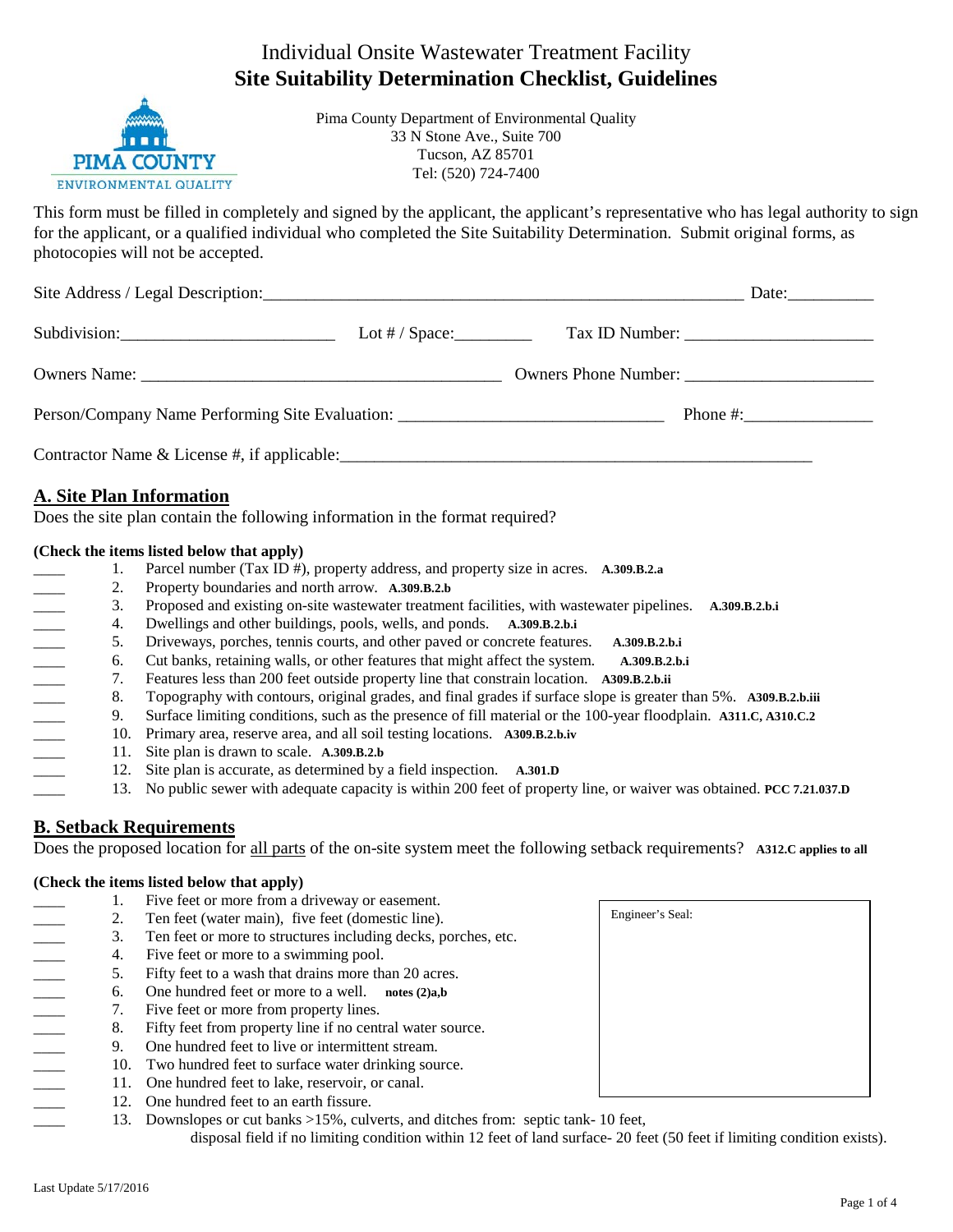### **C. Site Requirements** If soil evaluation method other than percolation test is submitted, then A310.E (ASTM) applies ! **(Check the items listed below that apply)**

- \_\_\_\_ 1. Minimum of 2 soil test sites (perc or ASTM) in primary area, 1 in reserve area, and others as necessary. **A310.E.1, F.1**
	- \_\_\_\_ 2. Soil test holes have a minimum depth of 12 feet and meet Minimum Vertical Separation (MVS) requirements. **A312.E**
		- (4 feet below trench bottom if surfacing of wastewater is the concen, regardless of Soil Absorption Rate [SAR] )
			- (5 feet below trench bottom for seasonal high water table; SAR 0.20-0.63 for trench/chamber, 0.13-0.42 for beds)
		- (10 feet below trench bottom for seasonal high water table; SAR 0.63-1.20 for trench/chamber, 0.42-0.93 for beds)
	- \_\_\_\_ 3. Perc tests performed at multiple depths, or soil evaluation shows that perc test at one depth is sufficient. **A310.F.1.b**
- 4. Perc test holes were properly prepared. **A310.F.1.c,d,e,f**<br>5. The perc test holes were properly pre-soaked before tes
	- \_\_\_\_ 5. The perc test holes were properly pre-soaked before testing. **A310.F.2.a,b,c,d**
		- a. If 12" of water drains from holes in less than 60 minutes, three consecutive times, then OK to perc.
		- b. If 12" takes longer than 59 min., keep at least 9" in hole for 4 hours, then wait 16-24 hours, then OK to perc.
		-
	- \_\_\_\_ 7. Soil evaluation for perc test is complete: need soil texture, structure, consistence, and % rock fragments. **A310.F.3.f**
	- \_\_\_\_ 8. Perc test results for each hole tested are between 1 and 120 minutes, or ASTM provided. **A310.D.3.b.vi**
- a. If 12" of water drains from holes in less than 60 minutes, three consecutive times, then OK to perc.<br>
b. If 12" takes longer than 59 min., keep at least 9" in hole for 4 hours, then wait 16-24 hours, then OK to<br>
6. Perc \_\_\_\_ 9. ASTM is provided if a subsurface limiting condition exists at less than 12 feet below land surface. **A310.D.2, D.3.b**
	- \_\_\_\_ 10. Natural surface slope is less than 15% in primary and reserve areas, or ASTM provided. **A310.D.3.b.i**
	- \_\_\_\_ 11. The soil evaluation holes contain less than 35% rock fragments in all soil horizons, or ASTM provided. **A310.D.3.b.iii**
		- \_\_\_\_ 12. Soil evaluation holes are dry, with no evidence of groundwater or soil mottling, or ASTM provided. **A310.D.3.b.iv & v**

# **D. Design Requirements** (Check the items listed below that apply)<br>1. The design flow is accurately described using the A314.A.4

- 1. The design flow is accurately described using the A314.A.4 Table and the Unit Daily Design Flows Table, and the
- \_\_\_\_ 2. All setbacks have been met after system location has been determined, or A312.G request submitted. **A312.C & notes**
- deisgn flow includes all sewage sources and characteristics. **A309.B.3, A312.B.3, A314.A.4.**<br>2. All setbacks have been met after system location has been determined, or A312.G request submitted<br>3. The correct soil absorpti \_\_\_\_ 3. The correct soil absorption rate (SAR) has been calculated using the most conservative result of all testing
	- regardless of method, or additional justification provided. **A312.D.1**
	- \_\_\_\_ 4. Minimum Vertical Separation (MVS) requirements have been met from subsurface limiting conditions. **A312.E.1, E.3.c**
	- \_\_\_\_ 5. All SURFACE limiting conditions have been disclosed and addressed. **A311.C, A310.C.2, A312.G**
	- \_\_\_\_ 6. The reserve area is equal in size to the primary area and cannot be divided, constructed on, or improved. **A312.D.4**
	- \_\_\_\_ 7. The septic tank is sized according to the A314.A.4 Table, or 2.1 times the design flow if not an SFR. **A314.A.4.a & b**
- 8. A list of materials for constructing the system has been provided. **A309.B.4**
- \_\_\_\_ 9. The AGGREGATE TRENCH or CHAMBER leach lines have been properly designed. **E302.C.1, C.2, C.4** 
	- a. Trenches parallel contours, pipes/chambers are level, bottoms of trenches are level
	- b. Minimum backfill over pipes/chambers is 9", maximum is 24" unless SDR 35 used or chamber specs allow
		- c. Trenches are not paved over, and A312.G request is submitted if any other part of system will be paved over
		- d. Spacing of trench sidewalls is 2 times the depth of gravel below pipe or 5 feet, whichever is greater
		- e. Maximum trench length is 100 feet
		- f. Aggregate trench only:
			- 1. Sidewall area included in design calculations (any sidewall between 12" and 48" below pipes)
			- 2. Bottom area included in design calculations ( between 12" and 36" wide), unless crushed concrete used
				- 3. Maximum absorption area is 11 square feet per linear foot
				- 4. 2" aggregate cover over pipes and geotextile fabric specified
		- g. Chambers only:
			- 1. Absorption area per chamber determined by:  $A=(1.8 \times B \times L) + (2 \times V \times L)$
			- 2. Sidewall of chamber provides at least 35% open area, and no geotextile fabric used

**NOTE: Each listed item should be checked (**√**), at the time it is reviewed by the applicant, for conformance to the proposed site. Space is provided on the reverse side of the checklist pages for making specific comments regarding the listed items. If specific comments about an item will be made, please mark that item above with an arrow (** $\rightarrow$ **) rather than a check mark (** $\sqrt{}$ **).** 

|                                                                                                           |       | Engineer's Seal |
|-----------------------------------------------------------------------------------------------------------|-------|-----------------|
|                                                                                                           |       |                 |
| I certify by signing below that, to the best of my knowledge, the above information is accurate and true. |       |                 |
|                                                                                                           |       |                 |
|                                                                                                           | Date: |                 |
| Signature of Owner or Owners Representative                                                               |       |                 |
|                                                                                                           |       |                 |
| Page 2 of 2                                                                                               |       |                 |
|                                                                                                           |       |                 |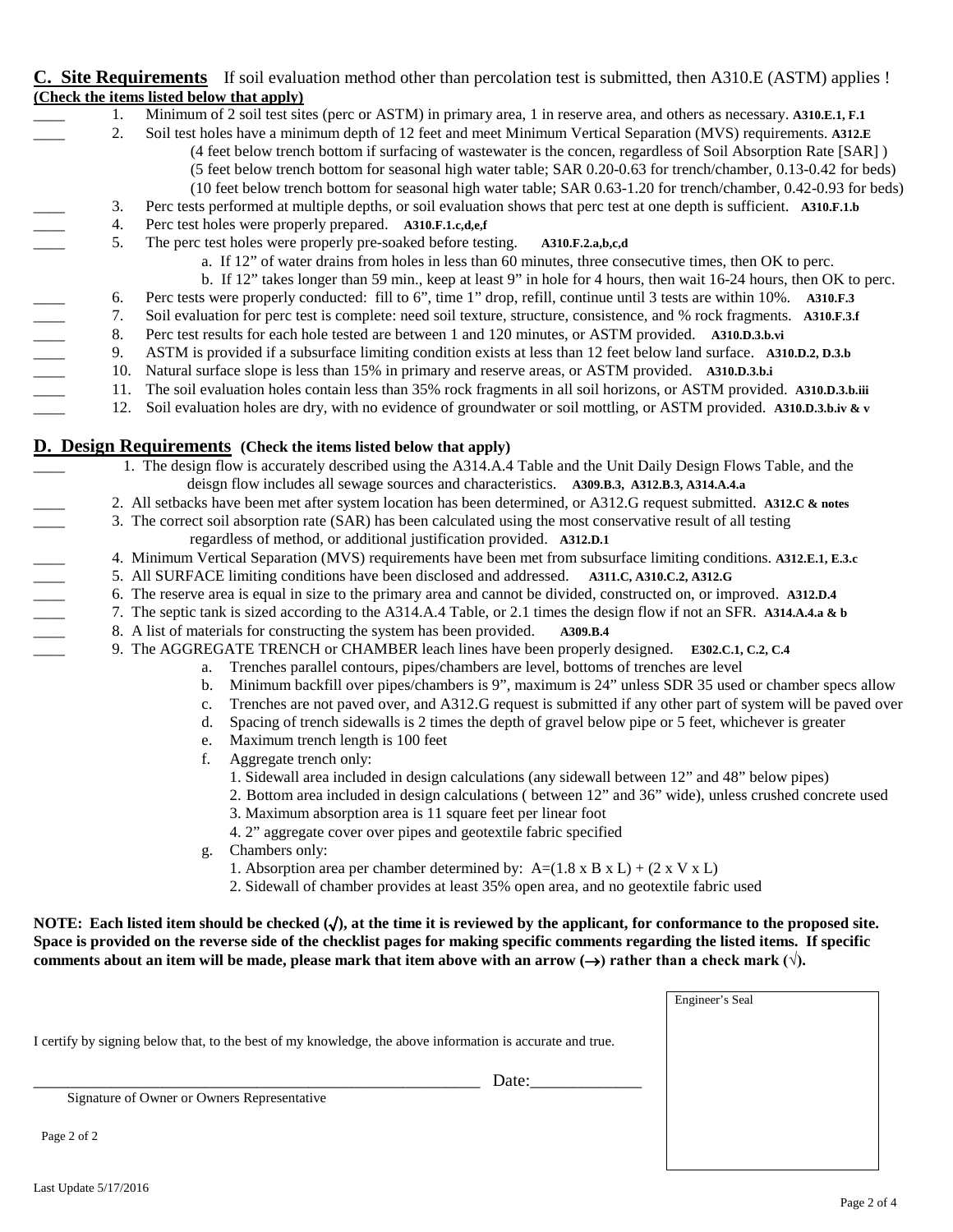#### **PIMA COUNTY DEPARTMENT OF ENVIRONMENTAL QUALITY PERCOLATION TEST DATA SHEET**

|                              |                                                                                                                                                                                                                                                                                                  |        |          |        |        |        | PRE-SOAKING LOG *                                                                                               |                                                            |        |        |        |        |        |
|------------------------------|--------------------------------------------------------------------------------------------------------------------------------------------------------------------------------------------------------------------------------------------------------------------------------------------------|--------|----------|--------|--------|--------|-----------------------------------------------------------------------------------------------------------------|------------------------------------------------------------|--------|--------|--------|--------|--------|
| Test No.                     | PRIMARY AREA<br><b>MINUTES PER 12 INCHES</b>                                                                                                                                                                                                                                                     |        |          |        |        |        |                                                                                                                 | RESERVE AREA OR OTHER AREA<br><b>MINUTES PER 12 INCHES</b> |        |        |        |        |        |
|                              | Hole 1                                                                                                                                                                                                                                                                                           | Hole 2 | Hole $3$ | Hole 4 | Hole 5 | Hole 6 |                                                                                                                 | Hole 1                                                     | Hole 2 | Hole 3 | Hole 4 | Hole 5 | Hole 6 |
| $1**$                        |                                                                                                                                                                                                                                                                                                  |        |          |        |        |        |                                                                                                                 |                                                            |        |        |        |        |        |
| 2                            |                                                                                                                                                                                                                                                                                                  |        |          |        |        |        |                                                                                                                 |                                                            |        |        |        |        |        |
| $3***$                       |                                                                                                                                                                                                                                                                                                  |        |          |        |        |        |                                                                                                                 |                                                            |        |        |        |        |        |
| $\overline{4}$               |                                                                                                                                                                                                                                                                                                  |        |          |        |        |        |                                                                                                                 |                                                            |        |        |        |        |        |
| <b>Test Depth</b>            |                                                                                                                                                                                                                                                                                                  |        |          |        |        |        |                                                                                                                 |                                                            |        |        |        |        |        |
| Total<br>Pre-soaking<br>Time | $\mathbb{R}$ and $\mathbb{R}$ and $\mathbb{R}$ and $\mathbb{R}$ and $\mathbb{R}$ and $\mathbb{R}$ and $\mathbb{R}$ and $\mathbb{R}$ and $\mathbb{R}$ and $\mathbb{R}$ and $\mathbb{R}$ and $\mathbb{R}$ and $\mathbb{R}$ and $\mathbb{R}$ and $\mathbb{R}$ and $\mathbb{R}$ and $\mathbb{R}$ and |        |          |        |        |        | the contract of the contract of the contract of the contract of the contract of the contract of the contract of |                                                            |        |        |        |        |        |

**\*** Percolation test holes are 12 inches square or 15 inches in diameter, located in undisturbed soil, and at least 12 inches deep

If 12 inches of water drains away in 60 minutes or longer, continue to pre-soak the hole for another four hours. Proceed with the percolation test between 16 and 24 hours after pre-soaking is completed.

\*\*\* If 12 inches of water drains away in less than 60 minutes, three times, then proceed with the percolation test. The percolation test must proceed before soil hydraulic conditions established by the pre-soaking procedure substantially change.

| PERCOLATION TEST   |                  |        |        |        |        |        | <b>Engineer's Seal</b> | Comments                      |
|--------------------|------------------|--------|--------|--------|--------|--------|------------------------|-------------------------------|
| Test No.           | Minutes per inch |        |        |        |        |        |                        |                               |
|                    | Hole 1           | Hole 2 | Hole 3 | Hole 4 | Hole 5 | Hole 6 |                        |                               |
|                    |                  |        |        |        |        |        |                        |                               |
| 2                  |                  |        |        |        |        |        |                        |                               |
| 3                  |                  |        |        |        |        |        |                        |                               |
| 4                  |                  |        |        |        |        |        |                        | Pre-soak Date:                |
|                    |                  |        |        |        |        |        |                        | <b>Percolation Test Date:</b> |
| 6                  |                  |        |        |        |        |        |                        |                               |
| $\mathbf{r}$       |                  |        |        |        |        |        |                        | Date:                         |
| Stabilized<br>Rate |                  |        |        |        |        |        |                        |                               |
| <b>Test Depth</b>  |                  |        |        |        |        |        | Contractor name:       | Date:                         |

|                    | PERCOLATION TEST |        |        |        |        |        |  | <b>Engineer's Seal</b> | Comments                      |
|--------------------|------------------|--------|--------|--------|--------|--------|--|------------------------|-------------------------------|
| Test No.           | Minutes per inch |        |        |        |        |        |  |                        |                               |
|                    | Hole 1           | Hole 2 | Hole 3 | Hole 4 | Hole 5 | Hole 6 |  |                        |                               |
|                    |                  |        |        |        |        |        |  |                        |                               |
| 2                  |                  |        |        |        |        |        |  |                        |                               |
| 3                  |                  |        |        |        |        |        |  |                        |                               |
| 4                  |                  |        |        |        |        |        |  |                        | Pre-soak Date:                |
| 5                  |                  |        |        |        |        |        |  |                        | <b>Percolation Test Date:</b> |
| 6                  |                  |        |        |        |        |        |  |                        |                               |
| $\overline{7}$     |                  |        |        |        |        |        |  |                        |                               |
| Stabilized<br>Rate |                  |        |        |        |        |        |  |                        |                               |
| Test Depth         |                  |        |        |        |        |        |  |                        |                               |